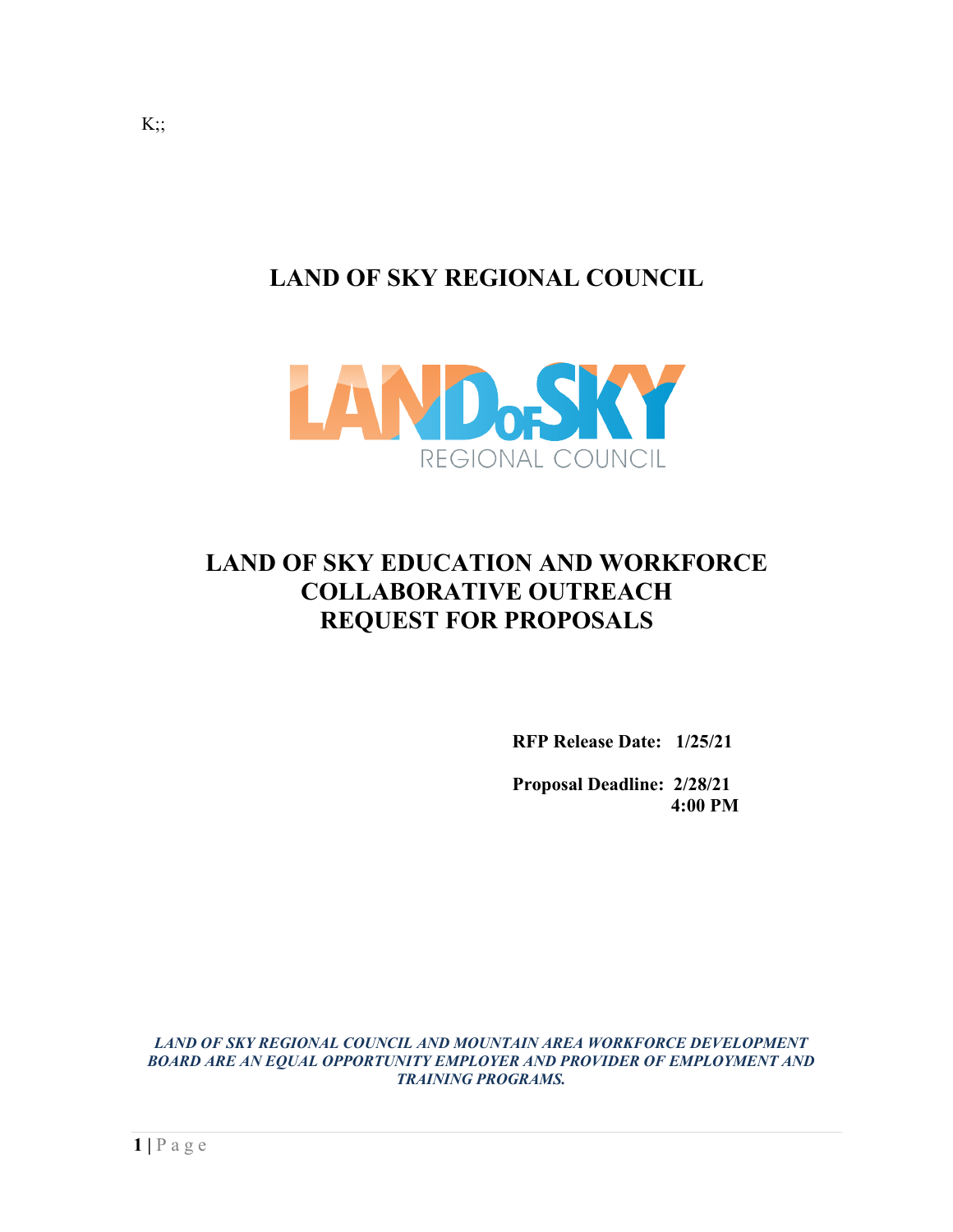## **I. INVITATION TO BID**

To: All Potential Land of Sky Education and Workforce Collaborative Website and Brand Contractors

From: Nathan Ramey, Executive Director, Land of Sky Regional Council

Request for Proposals – Website and Brand for Land of Sky Education and Workforce Collaobrative

The enclosed Request for Proposal (RFP) package contains the application instructions, specifications describing the services sought, budgeting requirements and format criteria for proposal review. While every effort has been made to include all necessary information, specifications and examples, the possible need for clarification, interpretation and other detail is recognized. **Bids must be received by Thursday, February 28, 2021 by 4:00 PM** at Mountain Area Workforce Development Board, Land of Sky Regional Council, 339 New Leicester Highway, Suite 140, Asheville, NC 28806. ANY PROPOSALS RECEIVED AFTER THE DUE DATE AND TIME, REGARDLESS OF POSTMARK OR MAILING RECEIPT DATE WILL NOT BE CONSIDERED FOR SELECTION.

#### II. **SOLICITATION PROCESS AND TERMS INSTRUCTIONS FOR SUBMISSION**

Proposals are being solicited for Outreach for the Land of Sky Education and Workforce Collaborative, hereinafter referred to as "the Collaborative." The focus of the Land of Sky Education and Workforce Collaborative is to align educational achievements with employable skill needs of local employers. The overall myFutureNC state goal is to increase the total number of North Carolinians with a postsecondary credential or degree by 2 million by the year 2030. Forecasts indicate that if the current level of attainment rates remains constant over the 10-year period, there will be a state shortfall of 400,000 individuals with credentials or degrees needed to fulfill the attainment goal. To minimize that shortfall, the Collaborative's four-county goal is to increase the number of North Carolinians with postsecondary credentials or degrees in these counties by 10,070 by the year 2030.

The Land of Sky region includes Buncombe, Henderson, Madison, and Transylvania Counties. The Land of Sky Education and Workforce Collaborative has organized to develop a promotional campaign to inform the region about the Collaborative's efforts to increase postsecondary credential attainment in the region The campaign will include the development of a brand and a website. Photography and video content will feature local educators, employers, job seekers and youth in real world workplace environments and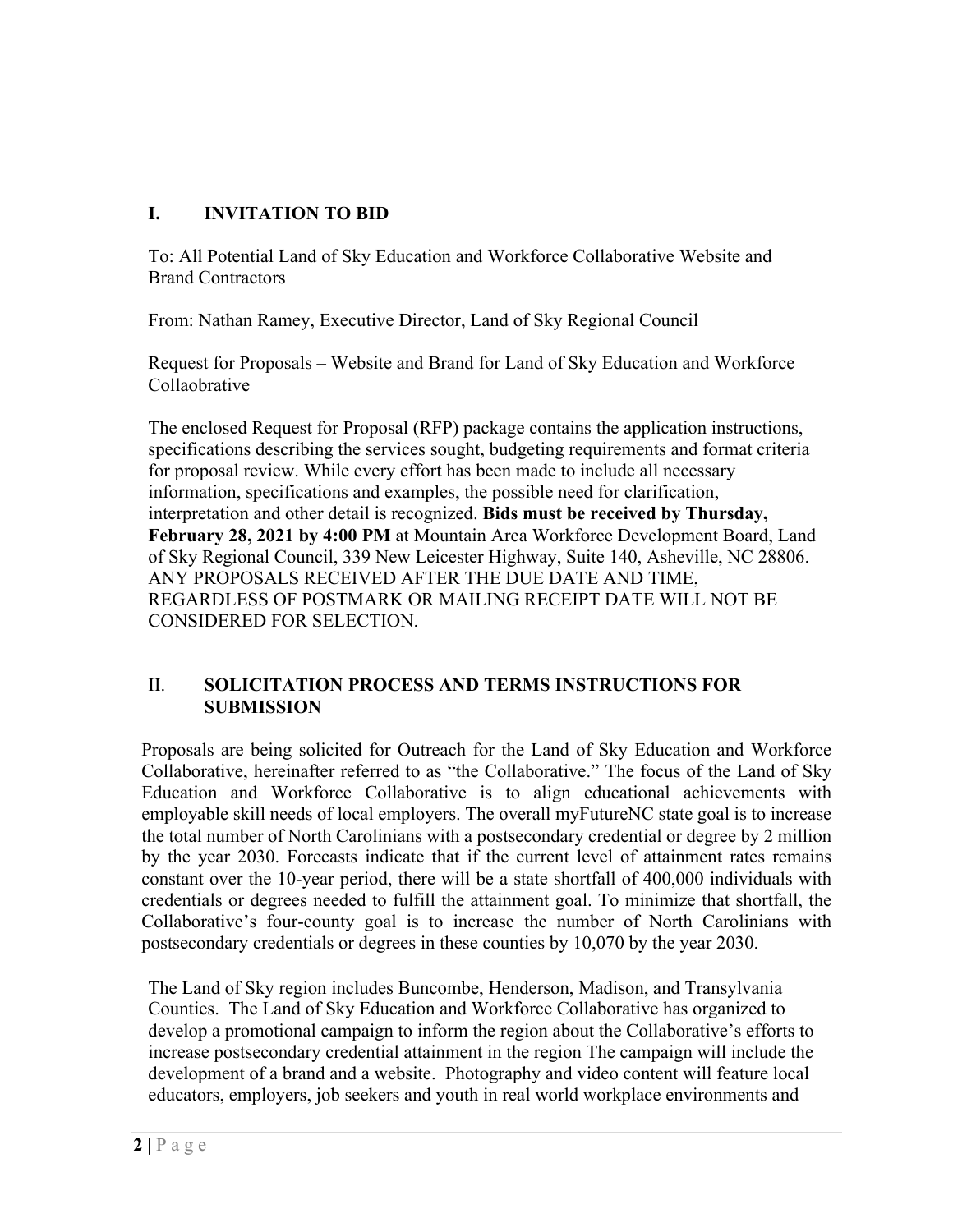individual's own attainment stories. **The Land of Sky Education and Workforce Collaborative's strategic plan is attached and incorporated by reference into this RFP. This RFP is limited to website and brand development. It is anticipated that the Collaborative will release another RFP for outreach materials including photography, videos, brochures, and other content that will be included in the website.** 

All forms should be completed with all information requested and executed properly. Proposals that fail to include all applicable forms and information will not be considered.

### III. **Assurances mandated by the bidder(s)**

- 1. The bidder(s) shall provide affirmative action assurance that it (they) will comply fully with the nondiscrimination and equal opportunity provisions of the Workforce Innovation and Opportunity Act, the Non-traditional Employment for Women Act of 1991; Title VI of the Civil Rights Act of 196f4, as amended; Section 504 of the Rehabilitation Act of 1973, as amended; the Age Discrimination Act of 1975 as amended; Title IX of the Education Amendments of 1972, as amended; and with all applicable requirements imposed by or pursuant to regulations implementing those laws, including but not limited to 29 CFR Part 34.
- 2. Pursuant to G.S. 143-48.5 and G.S. 147-33.95(g), the bidder shall certify that the bidder and the bidder's subcontractors, complies with the requirements of Article 2 of Chapter 64 of the NC General Statutes, including the requirement for each employer with **more than 25 employees** in North Carolina to verify the work authorization of its employees through the federal E-Verify system." E-Verify System Link: www.uscis.gov
- 3. The bidder shall conform to the following pursuant to G.S. 147-86.59, any person identified as engaging in investment activities in Iran, determined by appearing on the Final Divestment List created by the State Treasurer pursuant to G.S. 147- 86.58, is ineligible to contract with the State of North Carolina or any political subdivision of the State. The Iran Divestment Act of 2015, G.S. 147-86.55 *et seq*.\* requires that each vendor, prior to contracting with the State certify, and the undersigned on behalf of the Vendor does hereby certify, to the following: 1. that the vendor is not identified on the Final Divestment List of entities that the State Treasurer has determined engages in investment activities in Iran; 2. that the vendor shall not utilize on any contract with the State agency any subcontractor that is identified on the Final Divestment List; and 3. that the undersigned is authorized by the Vendor to make this Certification.
- 4. The bidder shall comply with the Copeland Anti-kickback Act (40 USC 276c and 18 USC 874) as prescribed by 29 CFR 5.5 (a)(5); the Copeland Act prohibits illegal deductions or kickbacks of wages to which employees are otherwise entitled.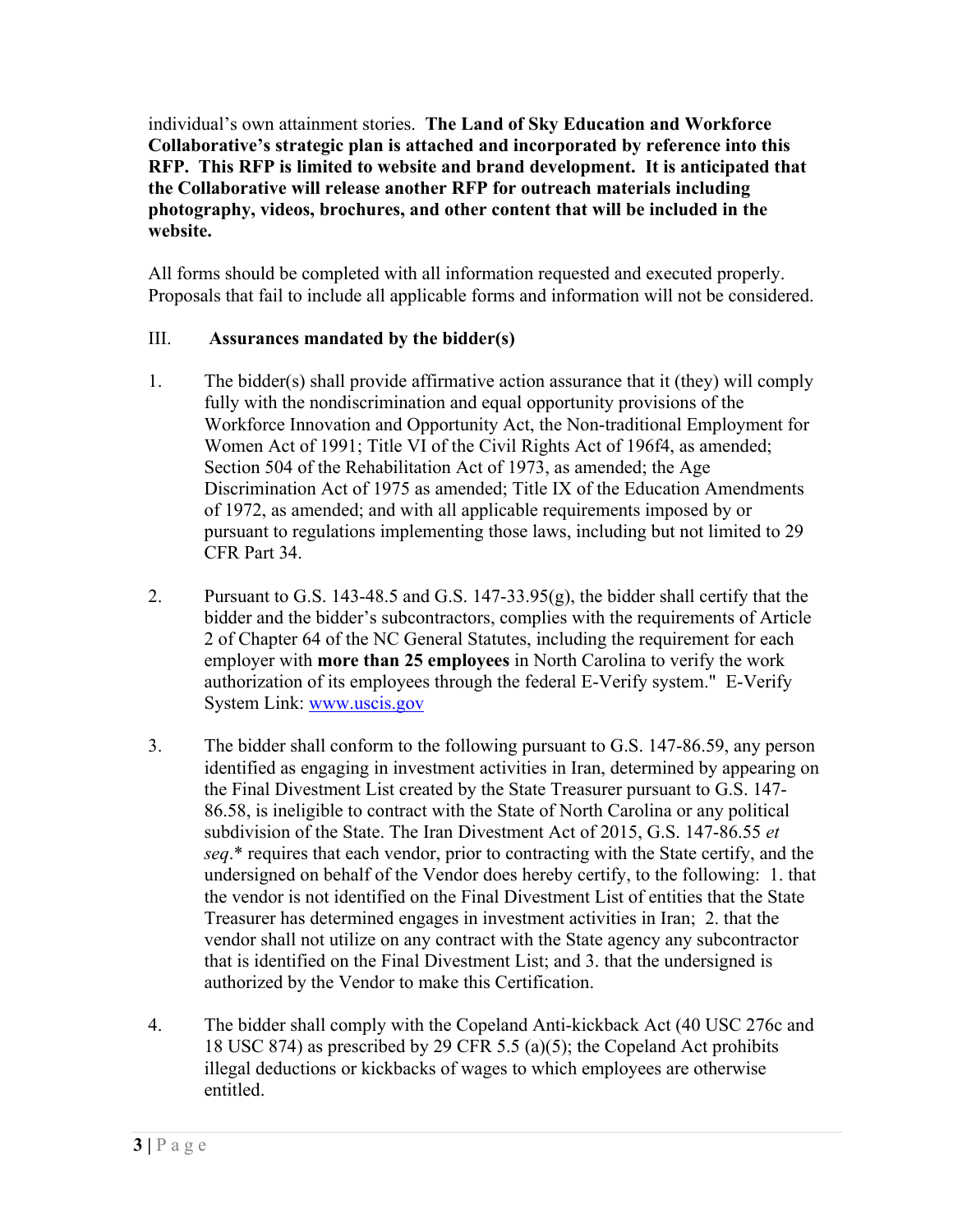- 5. That bidder shall certify that there will be full compliance with the nondiscrimination and equal opportunity provisions of the Workforce Innovation and Opportunity Act, the Nontraditional Employment for Women Act of 1991; Title VI of the Civil Rights Act of 1964, as amended; Section 504 of the Rehabilitation Act of 1964, as amended; the Age Discrimination Act of 1975, as amended; Title IX of the Education Amendments of 1972, as amended; and with all applicable requirements imposed by or pursuant to regulations implementing those laws, including but not limited to 29 CFR Part 34. The United States has the right to seek judicial enforcement of this assurance.
- 6. The bidder shall comply with the Buy American Act (41 USC 10a et seq) by purchasing only American-made equipment and products pursuant to WIOA Section 502.
- 7. The bidder, if awarded this contract, shall not require a laborer or mechanic employed in the performance of the contract to work in surroundings or under working conditions which are unsanitary, hazardous, or dangerous to health and safety pursuant to CFR 29-70.21613(c)(3).
- 8. The bidder shall comply with Contract Work Hours and Safety Standards Act (40 USC 327-332) specifically  $(c)(3)(iii)$ .

| <b>Action Item</b>                   | Date                            | Location                                              |
|--------------------------------------|---------------------------------|-------------------------------------------------------|
| <b>RFP Notice of Release Date</b>    | <b>January 25, 2021</b>         |                                                       |
| <b>RFP Advertisement</b>             | February 1, 2021                | Mountain Xpress, Land of Sky Regional Council website |
| Virtual Bidders Conference/Pre-Award | Monday, February 8, 2020        | Virtual Meeting -                                     |
| <b>Technical Assistance</b>          | 10:00 a.m.                      | Contact Nathan@landofsky.org for the meeting link     |
|                                      |                                 |                                                       |
| Due Date for Proposals               | No later than 4:00 pm,          | <b>Nathan Ramsey</b>                                  |
|                                      | Thursday, February 28, 2021     | Land of Sky Regional Council Executive Director       |
|                                      |                                 | 339 New Leicester Highway, Suite 104                  |
|                                      |                                 | Asheville, NC 28806                                   |
| <b>Contract Award Date</b>           | No later than Friday, March 19, |                                                       |
|                                      | 2021                            |                                                       |
| <b>Projected Completion Date</b>     | Friday, May 7, 2021             |                                                       |

Any questions regarding this RFP shall be sent via electronic mail to  $\text{mathan}(\widehat{\omega})$  and of sky.org. The virtual bidders conference will be on Monday, February 8, 2021 at 10:00 am via zoom. Contact  $\frac{\text{n} \cdot \text{d} \cdot \text{d} \cdot \text{d} \cdot \text{d} \cdot \text{d} \cdot \text{d} \cdot \text{d} \cdot \text{d} \cdot \text{d} \cdot \text{d} \cdot \text{d} \cdot \text{d} \cdot \text{d} \cdot \text{d} \cdot \text{d} \cdot \text{d} \cdot \text{d} \cdot \text{d} \cdot \text{d} \cdot \text{d} \cdot \text{d} \cdot \text{d} \cdot \text{d} \cdot \text{d} \cdot \text{d} \cdot \$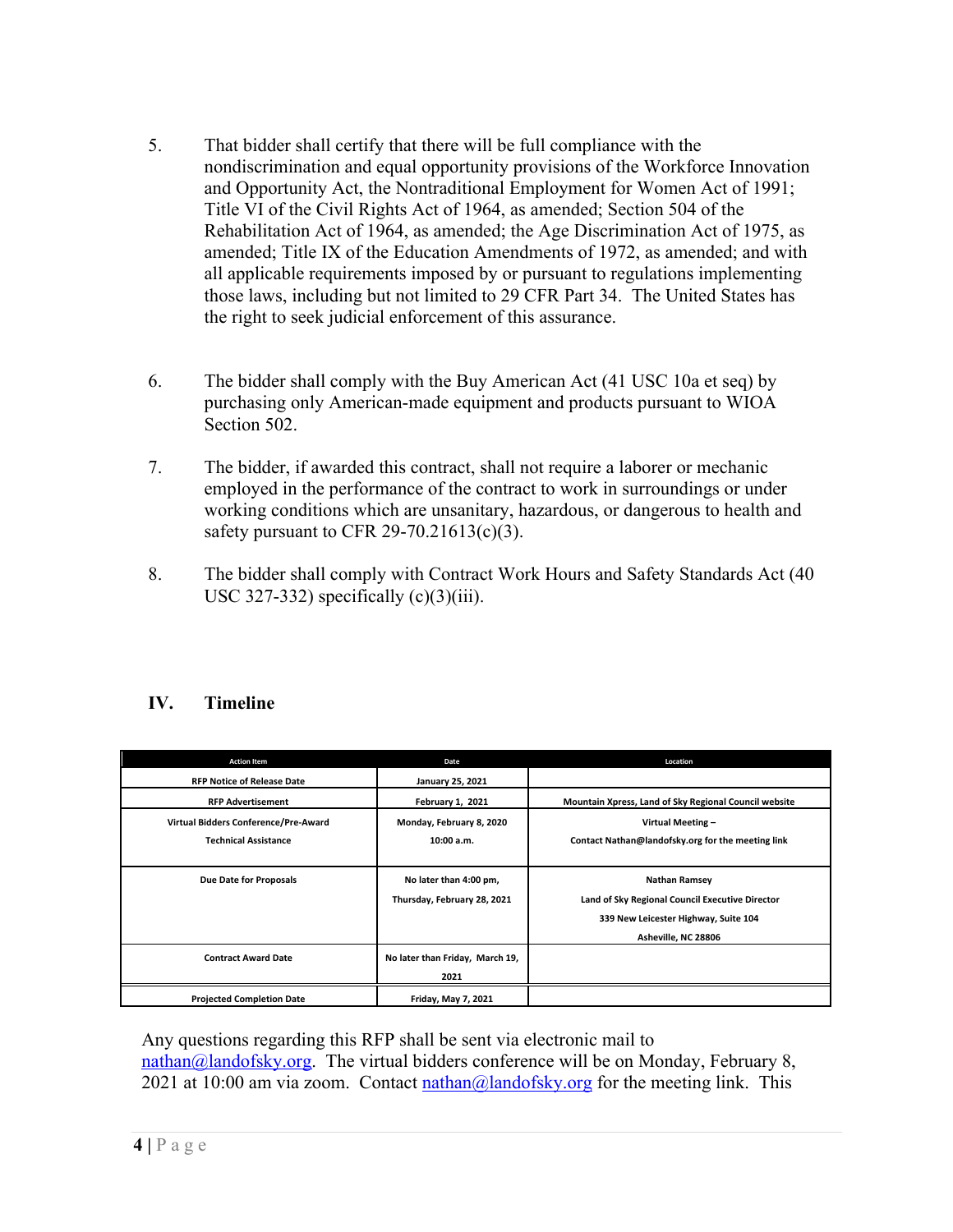virtual meeting will provide bidders the opportunity to ask any questions regarding this RFP.

#### **V. Specifications**

The Land of Sky Education and Workforce Collaborative Website shall be targeted towards students, parents, employers and others who can support the effort to increase postsecondary credential attainment in the region.

The website considered in proposals shall include the following:

- 1. Website: Development of content and Land of Sky Education and Workforce Collaborative website. Said website should be consistent with the statewide www.myfuturenc.org website which represents the statewide effort. The website will be integrated into the existing myFutureNC website. The website should be capable of being integrated with the myFutureNC website and local resources for postsecondary credential attainment.
- 2. Website should be capable of integrating videos and social media platforms. The development of videos is not part of this RFP.
- 3. Land of Sky Education and Workforce Collaborative brand proposals shall include development of a brand which is shall be consistent with the myFutureNC brand.
- 4. Key Messaging components include:
	- Increasing postsecondary credential attainment in the region is critical for our region's economic prosperity and to increase economic mobility.
	- Upward mobility is available and attainable for those who earn a postsecondary credential.
	- Individuals with a postsecondary credential earn higher wages and have more opportunities for advancement.
	- Diversity, equity and inclusion should be embedded in all messages and the outreach shall make specific efforts to reach people of color, under-represented populations and under-represented communities.
	- Strategies to increase FASFA completion.
	- Strategies to increase dual enrollment.
	- Strategies to reduce the gap between high school and postsecondary enrollment..
- 5. Deliverables:
	- Website for Land of Sky Education and Workforce Collaborative which shall be integrated with the my Future NC website. The website shall include a means to monitor local postsecondary credential attainment based on county profiles and available data.
	- Land of Sky Education and Workforce Collaborative brand that is consistent with the my Future NC brand.